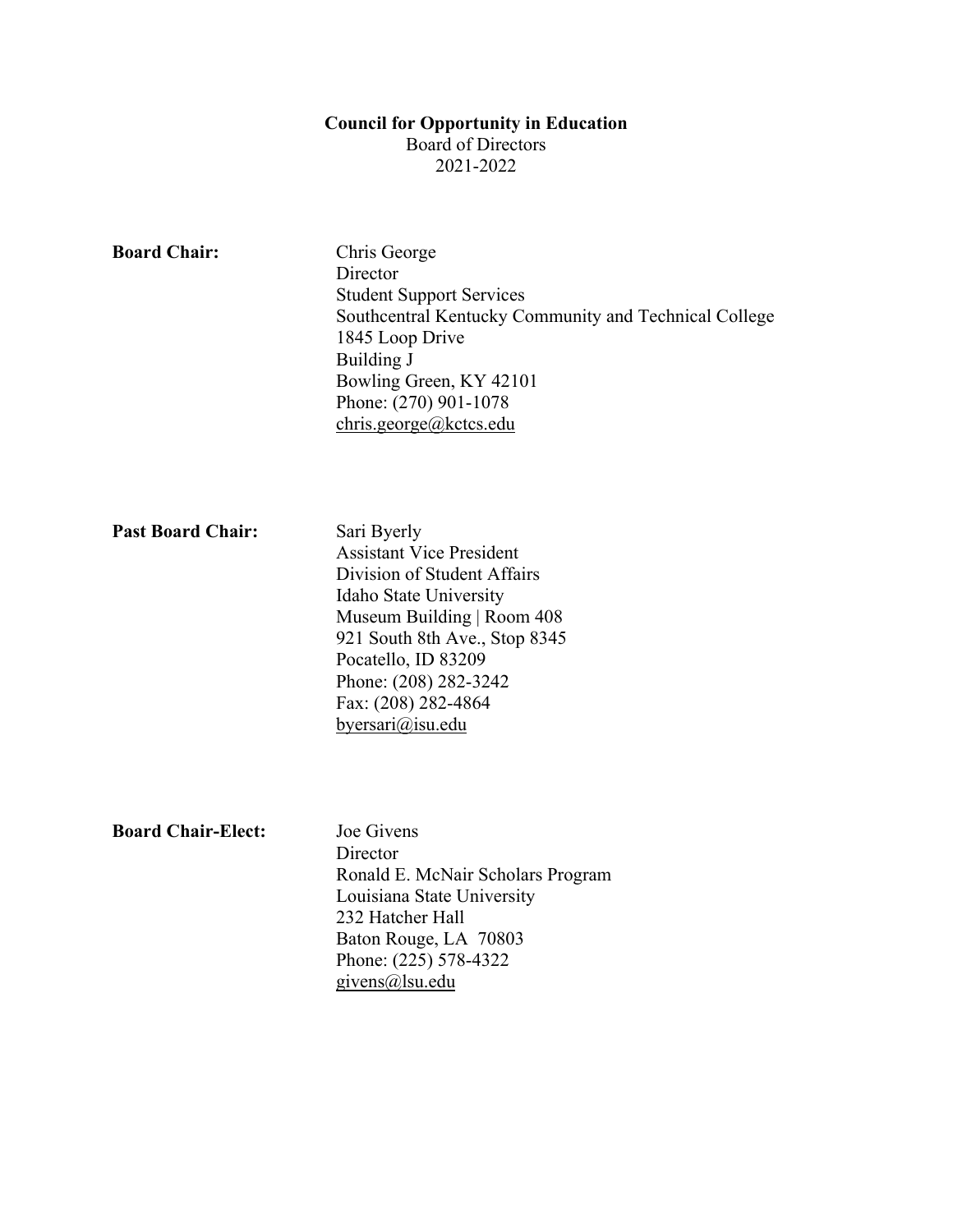| Treasurer:        | Leo Conway<br>Director<br><b>TRIO Upward Bound Programs</b><br>Penn State University<br>210 Grange Building<br>University Park, PA 16802<br>Phone: (814) 865-2320<br>luc255@psu.edu                         |
|-------------------|-------------------------------------------------------------------------------------------------------------------------------------------------------------------------------------------------------------|
| Secretary:        | Theresa Rader<br>Director, TRIO Student Support Services<br>Institute for Educational Opportunities<br>Montana Tech<br>1300 West Park Street<br>Butte MT 59701<br>Phone: (406) 496-4683<br>trader@mtech.edu |
| Parliamentarian:  | <b>Ronnie Gross</b><br><b>TRIO Executive Director</b><br>East Tennessee State University<br>P.O. Box 70714<br>Johnson City, TN 37614<br>Phone: 423-439-4002<br>grossrd@etsu.edu                             |
| <b>President:</b> | Maureen Hoyler<br>Council for Opportunity in Education<br>1025 Vermont Ave. NW, Suite 900<br>Washington, DC 20005<br>Phone: (202) 347-7430<br>Fax: (202) 347-0786<br>maureen.hoyler@coenet.org              |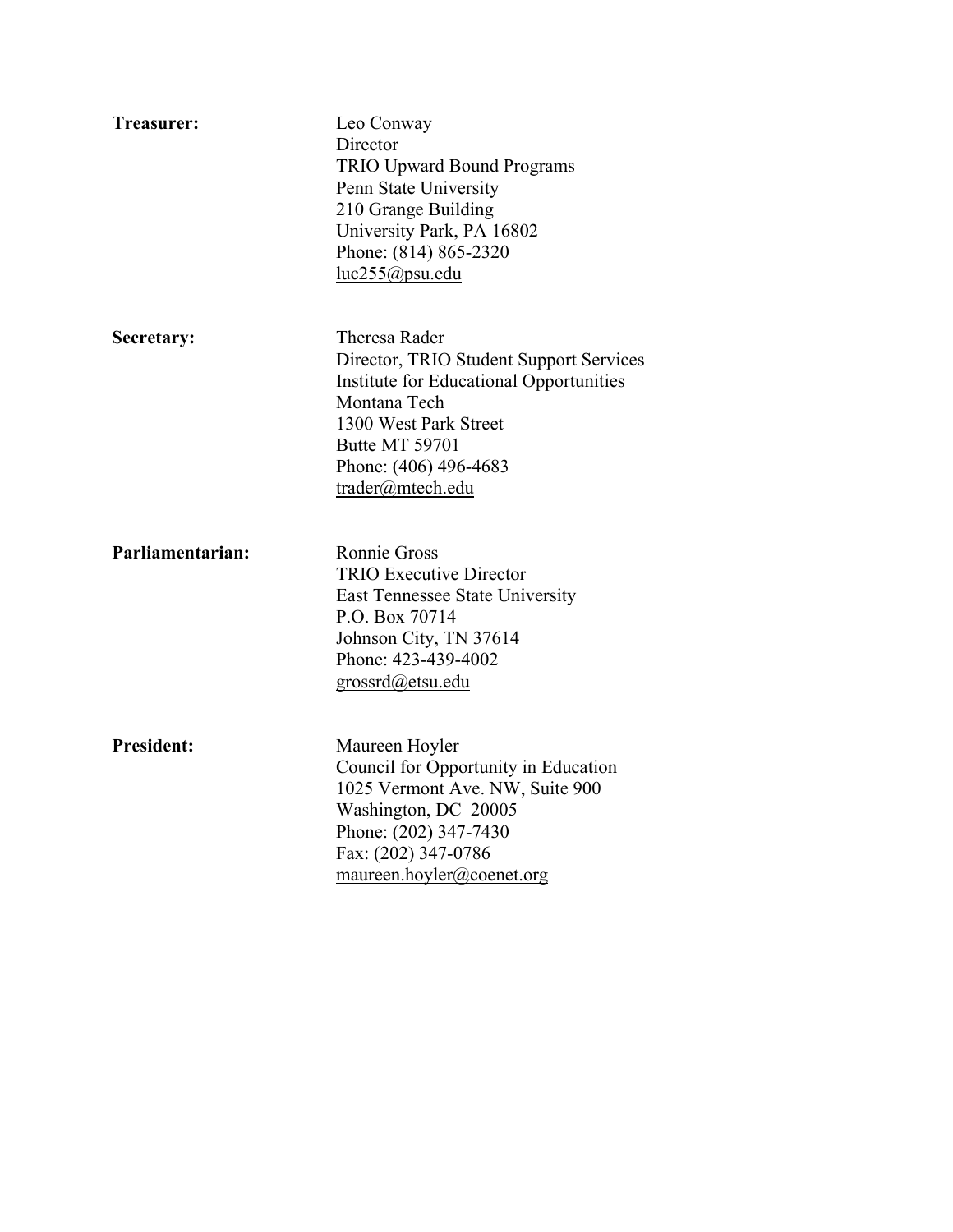# **Association for Equality and Excellence in Education, Inc. AEEE**  *Elections: April Officers change: July*

**1st Year Board Member:** TBD

| 2 <sup>nd</sup> Year Board Member: | Yuri Job, Current President                            |
|------------------------------------|--------------------------------------------------------|
|                                    | Director of Community Youth Programs                   |
|                                    | Division of Government, Community and Cultural Affairs |
|                                    | City College of New York/ CUNY                         |
|                                    | Administration Bldg. Rm. 205                           |
|                                    | 160 Convent Ave                                        |
|                                    | New York, NY 10031                                     |
|                                    | Phone: (212) 650.6400                                  |
|                                    | Fax: (212) 650.6415                                    |
|                                    | vjob@ccny.cuny.edu                                     |

| 3rd Year Board Member: | Barbara Thompson               |
|------------------------|--------------------------------|
|                        | <b>Executive Director/TRIO</b> |
|                        | <b>SUNY-Brockport</b>          |
|                        | C-18 Cooper Hall               |
|                        | 350 New Campus Drive           |
|                        | Brockport, NY 14420            |
|                        | Phone: (585) 395-2367          |
|                        | Fax: (585) 395-5410            |
|                        | bthompso@brockport.edu         |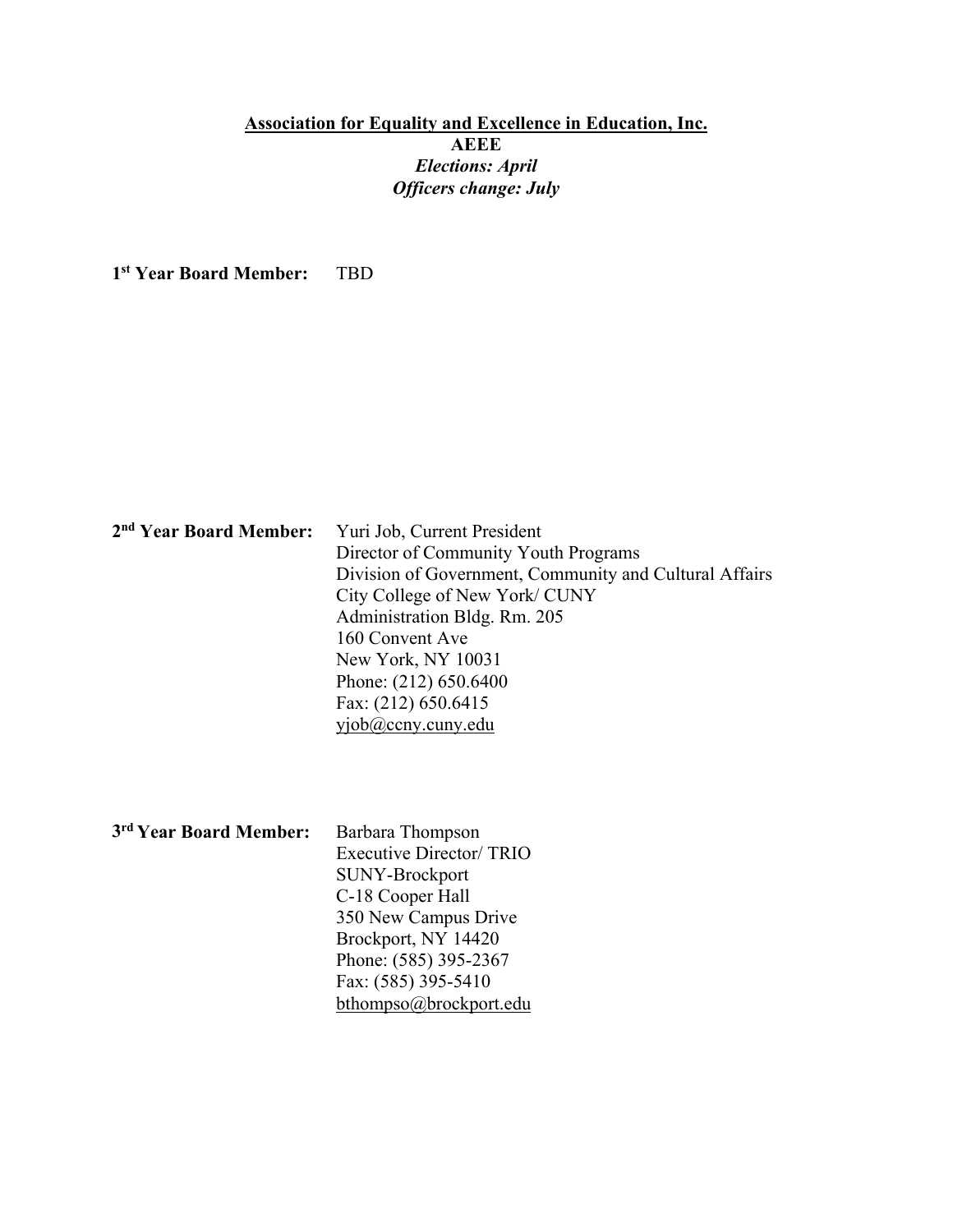# **ASPIRE, INC.**  *Elections: October Officers change: October*

| 1 <sup>st</sup> Year Board Member: | W. Barney Nye, Current President      |
|------------------------------------|---------------------------------------|
|                                    | <b>Associate Vice President</b>       |
|                                    | PK-16 Grants, Outreach & Partnerships |
|                                    | Utah Valley University                |
|                                    | 800 W. University Parkway M.S. 318    |
|                                    | Orem, UT 84058                        |
|                                    | Office: 801-863-5865                  |
|                                    | Cell: 801-427-0558                    |
|                                    | $n$ yewi $\omega$ uvu.edu             |

**2nd Year Board Member:** TBD

| 3rd Year Board Member: | Cynthia Ayala-Cooper                     |
|------------------------|------------------------------------------|
|                        | Program Coordinator, Priority 1 Training |
|                        | Colorado State University                |
|                        | 4203 Sentinel Place                      |
|                        | Pueblo, CO 81008                         |
|                        | Phone: (719) 671-8741                    |
|                        | cindy.ayala@colostate.edu                |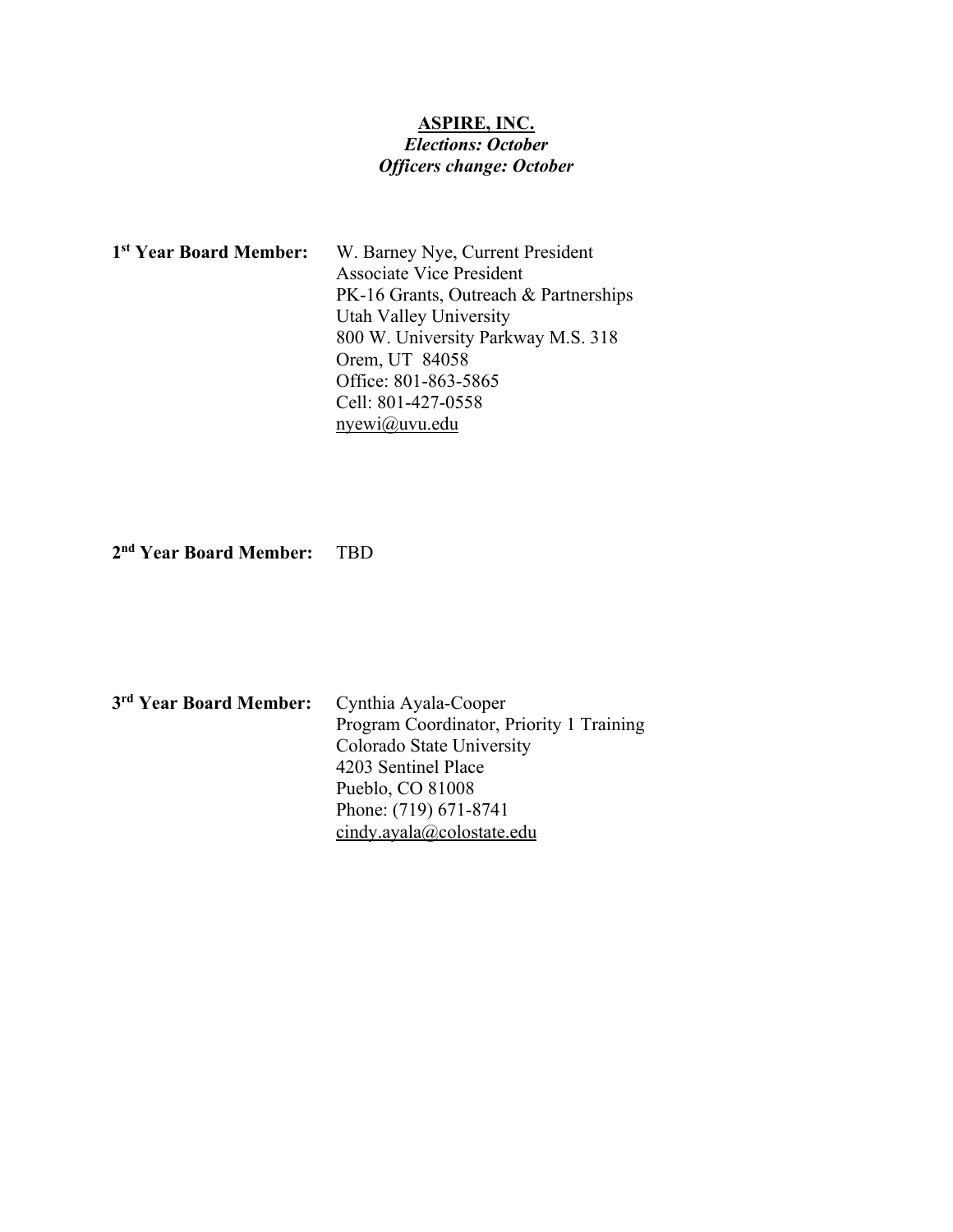#### **Caribbean Association of Educational Opportunity Programs CAEOP**  *Elections: May Officers change: May*

| 1 <sup>st</sup> Year Board Member: | Jaime Iván López-Rivera           |
|------------------------------------|-----------------------------------|
|                                    | <b>Assistant Dean of Students</b> |
|                                    | School of Medicine                |
|                                    | Universidad Central del Caribe    |
|                                    | PO BOX 60327                      |
|                                    | Bayamón, PR 00960-6032            |
|                                    | 787-798-3001 Ext. 2012            |
|                                    | jaime.lopez@uccaribe.edu          |

| 2 <sup>nd</sup> Year Board Member: | Fabiola A. Falto Castro, Current President |
|------------------------------------|--------------------------------------------|
|                                    | Director, Student Support Services – ESL   |
|                                    | <b>Antillean Adventist University</b>      |
|                                    | PO Box 118                                 |
|                                    | Mayaguez, PR 00681-0118                    |
|                                    | Phone: (787) 834-9595, ext. 2334           |
|                                    | ffalto@uaa.edu                             |

| 3rd Year Board Member: | Mara Luna                                    |
|------------------------|----------------------------------------------|
|                        | Director, Upward Bound Program               |
|                        | University of Puerto Rico-Rio Piedras Campus |
|                        | #12 Ave. Universidad, Suite 1201             |
|                        | San Juan, PR 00925-2532                      |
|                        | $(787)$ 764-0000 x88994                      |
|                        | mara.luna@upr.edu                            |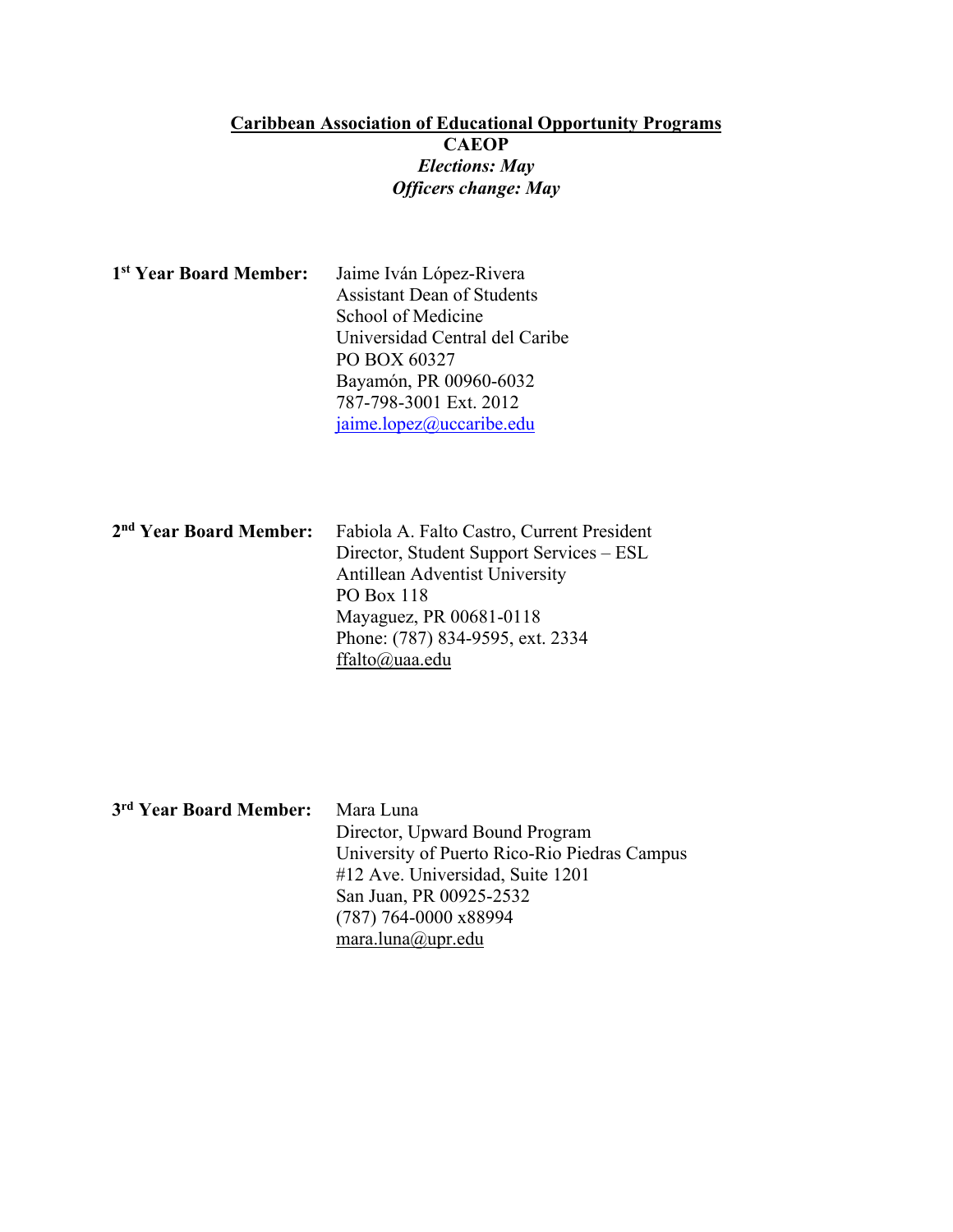# **Educational Opportunity Association EOA** *Elections: May Officers change: November*

| 1 <sup>st</sup> Year Board Member: | Cindy Virta<br>Director<br><b>TRIO Student Support Services</b><br>Northeast Iowa Community College<br>8342 NICC Drive<br>Peosta, Iowa 52068<br>virtac@nicc.edu<br>Phone: 844-642-2338, ext. 2406<br>Text: 319-975-1459                           |
|------------------------------------|---------------------------------------------------------------------------------------------------------------------------------------------------------------------------------------------------------------------------------------------------|
| 2 <sup>nd</sup> Year Board Member: | Ronnell DuBose, Current President<br>Director, Upward Bound Program<br><b>Purdue University Northwest</b><br>2200 169th Street<br>Schneider Avenue Building, Room 1112<br>Hammond, IN 46323<br>Phone: (219) 989-2392<br>$rdubose(\omega)$ pnw.edu |
| 3rd Year Board Member:             | Rabekah D. Stewart<br>Assistant Vice President, Student Affairs--Multi-<br>Missouri State University<br>901 S. National Ave.<br>$\sim$ $\sim$ $\sim$ $\sim$                                                                                       |

cultural Services Plaster Student Union, Suite 405 Springfield, MO 65897 Phone: 417-836-8986 (office); 614-266-2710 (cell) rstewart@missouristate.edu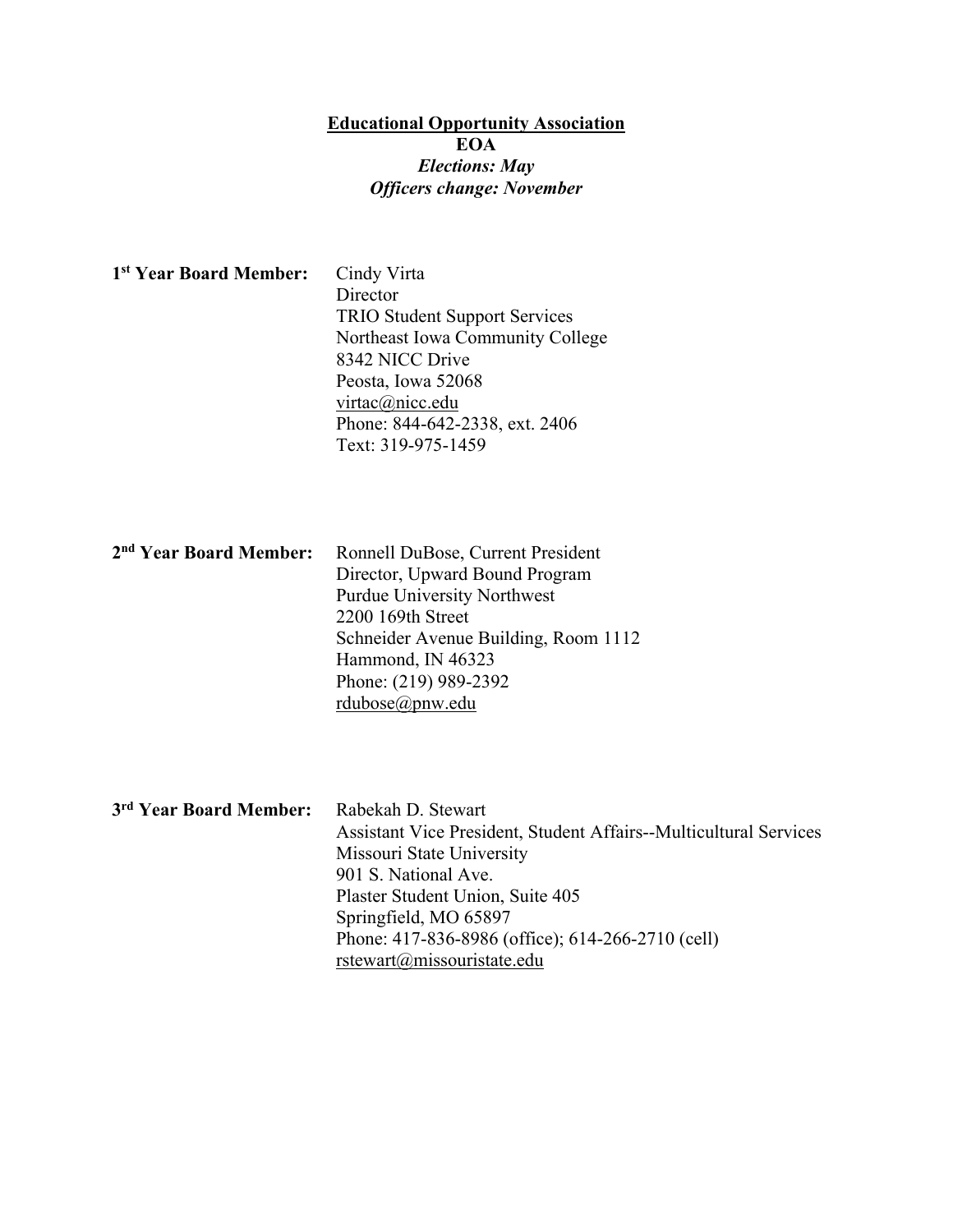# **Mideastern Association of Educational Opportunity Program Personnel MEAEOPP** *Elections: April Officers change: October*

| <sup>1st</sup> Year Board Member:  | Nicholas Bedway<br>Director<br>Heart of Appalachia Educational Opportunity Center<br>212 Gullickson Hall<br>One John Marshall Drive<br>Huntington, WV 25755<br>$(304)696 - 3257$ (Office)<br>$(304)544-4458$ (Cell)<br>bedway@marshall.edu               |
|------------------------------------|----------------------------------------------------------------------------------------------------------------------------------------------------------------------------------------------------------------------------------------------------------|
| 2 <sup>nd</sup> Year Board Member: | John Kula, Current President<br>Director TRIO Upward Bound<br><b>Bloomsburg University</b><br>400 East 2nd Street<br>Warren Student Services Center 258<br>Bloomsburg, PA 17815-1301<br>Phone: (570) 389-4272<br>Fax: (570) 389-3025<br>jkula@bloomu.edu |

**3rd Year Board Member:** TBD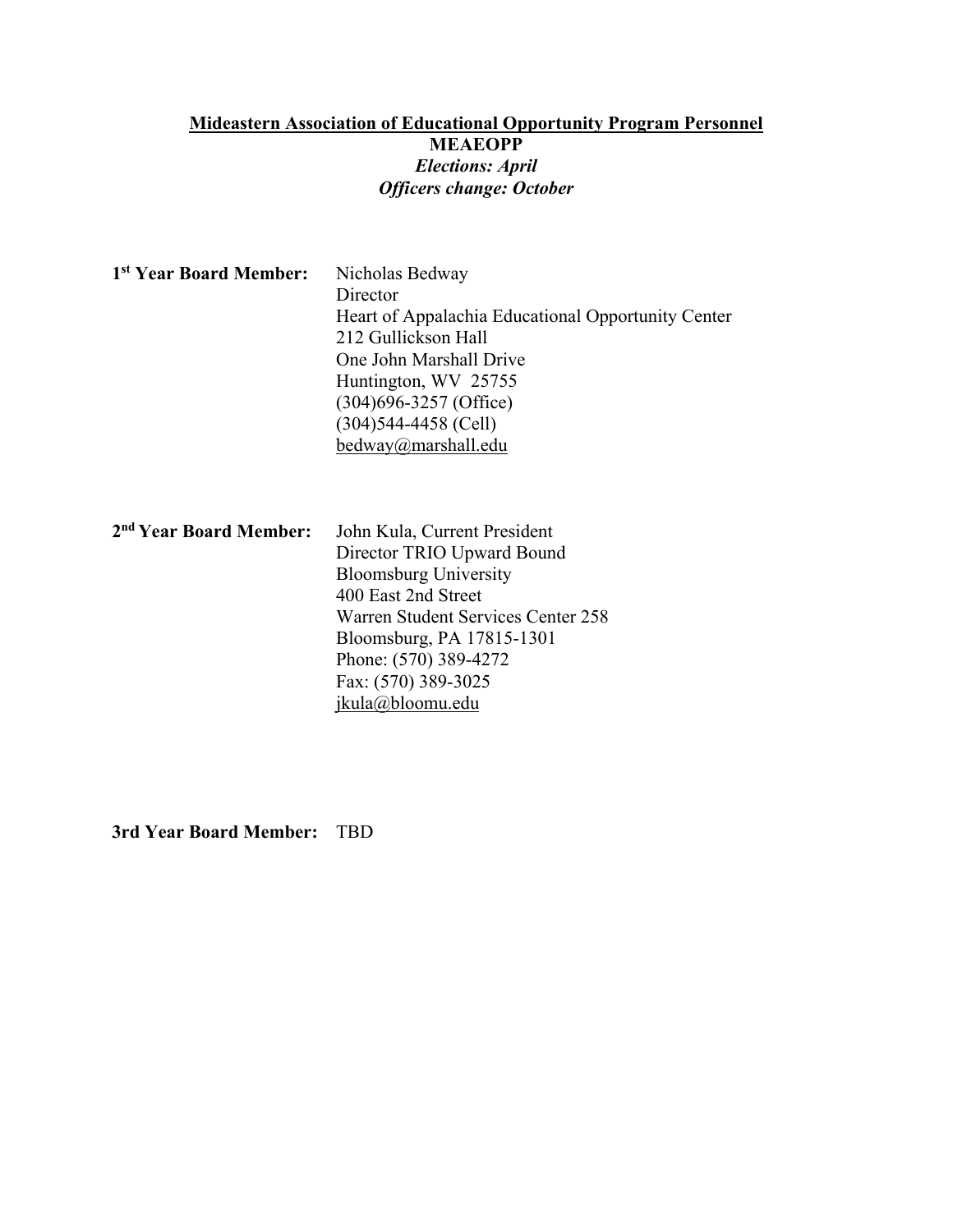## **Northwest Association Educational Opportunity Programs NAEOP**  *Elections: September Officers change: October*

| 1 <sup>st</sup> Year Board Member: | Geof Garner                                 |
|------------------------------------|---------------------------------------------|
|                                    | Program Director                            |
|                                    | <b>Multnomah Education Service District</b> |
|                                    | <b>TRIO Talent Search</b>                   |
|                                    | 11611 NE Ainsworth Circle                   |
|                                    | Portland, OR 97214                          |
|                                    | Phone: (503) 752 8968                       |
|                                    | ggarner@mesd.k12.or.us                      |

| 2 <sup>nd</sup> Year Board Member: Victoria Smith, Current President |
|----------------------------------------------------------------------|
| Director of Student Support Services (Classic and STEM)              |
| University of Alaska Fairbanks                                       |
| PO Box 756350                                                        |
| Fairbanks, AK 99775                                                  |
| Phone: (Office) 907-474-5722                                         |
| (Cell) 907.978.7138                                                  |
| vrsmith@alaska.edu                                                   |
|                                                                      |

| 3rd Year Board Member: | <b>Sharilyn Brown</b>                    |
|------------------------|------------------------------------------|
|                        | Director, Talent Search / Upward Program |
|                        | Southwestern Oregon Community College    |
|                        | 1988 Newmark Avenue                      |
|                        | Coos Bay, Oregon 97420                   |
|                        | Phone: (541) 888-7317                    |
|                        | sbrown@socc.edu                          |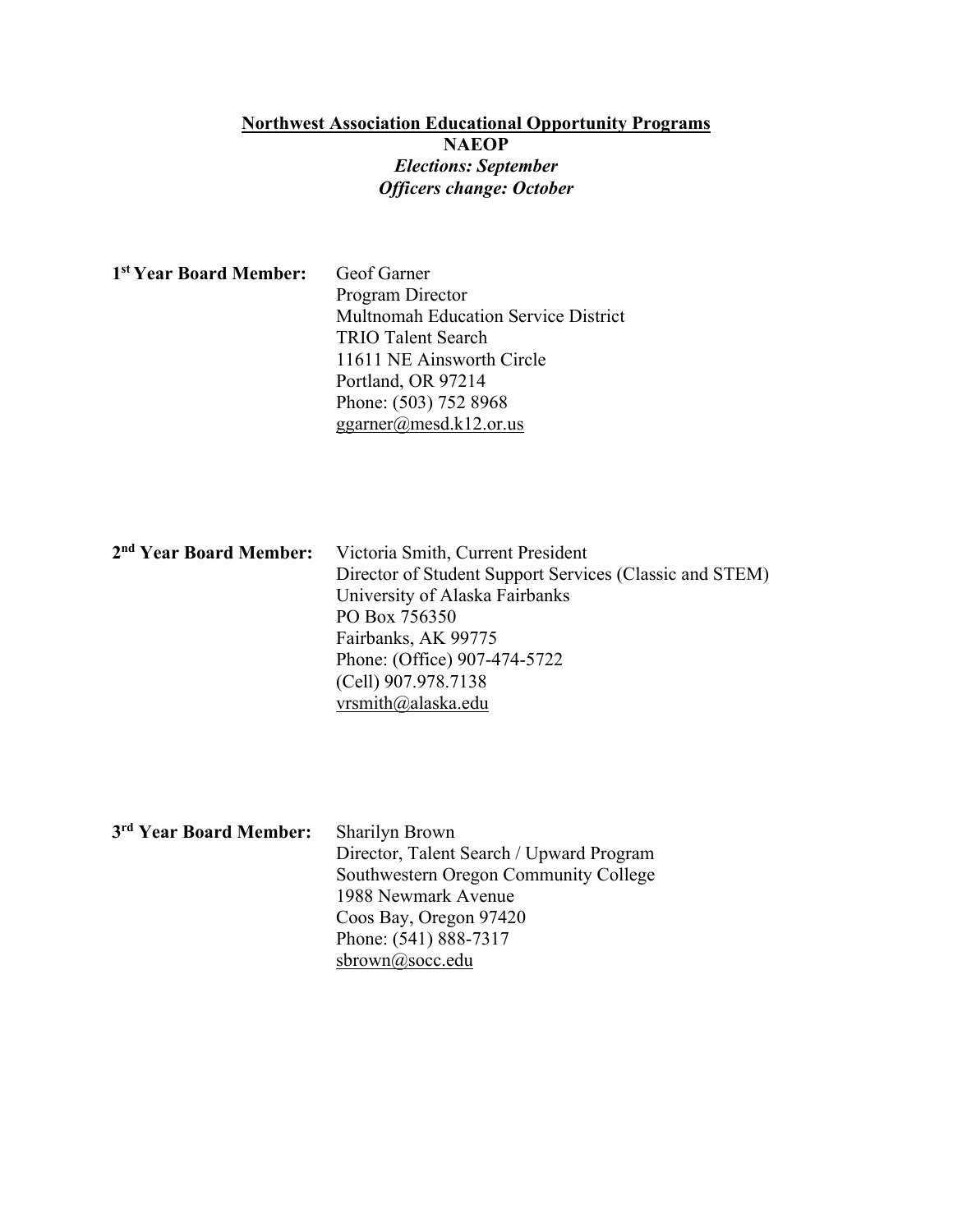# **New England Educational Opportunity Association NEOA**  *Elections: April Officers change: September*

| 1st Year Board Member:             | Robert Pote<br>Director, Pre-Collegiate and Access Programs<br>Danbury Public Schools Collaborative/Upward<br>Bound/Excel/EA2P/<br>Minority/Bilingual Teaching Pipeline<br><b>Western Connecticut State University</b><br>181 White Street<br>Danbury, CT 06810<br>$(203) 837 - 8802$<br>$(203) 837 - 8602$<br>poter@wcsu.edu |
|------------------------------------|-------------------------------------------------------------------------------------------------------------------------------------------------------------------------------------------------------------------------------------------------------------------------------------------------------------------------------|
| 2 <sup>nd</sup> Year Board Member: | Debora McCann, Current President<br>Director, Talent Search<br>University of New Hampshire<br>Nesmith Hall, 131 Main St.<br>Durham, NH 03884<br>Phone: (603) 862-3265<br>dmccann@unh.edu                                                                                                                                      |
| 3rd Year Board Member:             | <b>Brian Post</b><br>Director, Upward Bound<br>SUNY-Plattsburgh<br>101 Broad St.<br>Plattsburgh, NY 12901                                                                                                                                                                                                                     |

Phone: (518) 564-2030 brian.post@plattsburgh.edu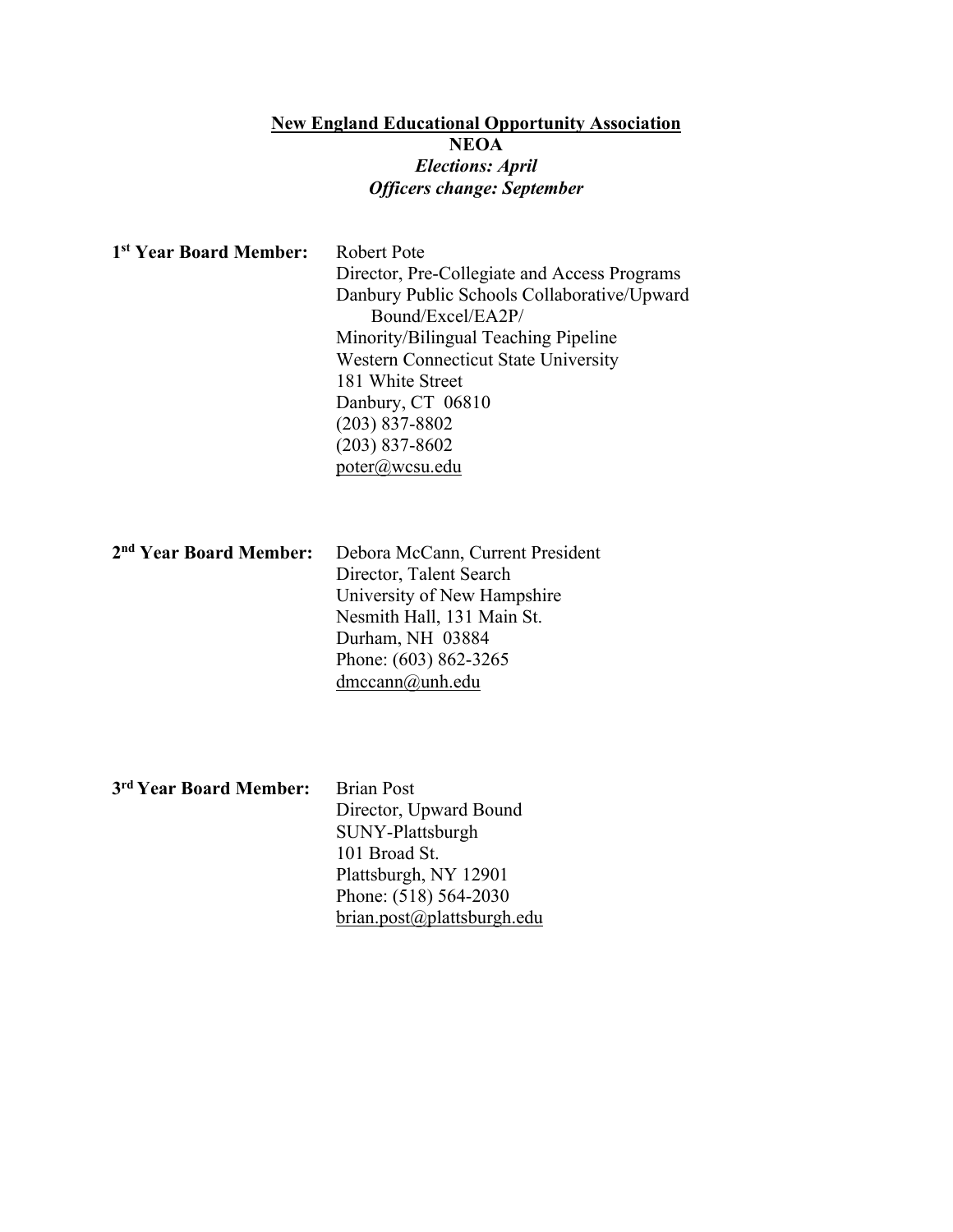#### **Southeastern Association of Educational Opportunity Program Personnel SAEOPP** *Elections: October Officers change: March*

| 1 <sup>st</sup> Year Board Member: | Sherontae Maxwell                            |
|------------------------------------|----------------------------------------------|
|                                    | <b>Assistant Director of Access Programs</b> |
|                                    | The University of Georgia                    |
|                                    | 243 Milledge Hall                            |
|                                    | Athens, GA 30602                             |
|                                    | Phone (706) 542-7640                         |
|                                    | sbolden@uga.edu                              |

| 2 <sup>nd</sup> Year Board Member: | Raymond Cabrera             |
|------------------------------------|-----------------------------|
|                                    | Director, Upward Bound      |
|                                    | University of South Florida |
|                                    | 4202 East Fowler Avenue     |
|                                    | <b>SVC 2011</b>             |
|                                    | Tampa, FL 33620             |
|                                    | Phone: (813) 974-2023       |
|                                    | rcabrera@usf.edu            |
|                                    |                             |

| 3rd Year Board Member: | Tom Rowland                                                   |
|------------------------|---------------------------------------------------------------|
|                        | Project Director, Commonwealth Educational Opportunity Center |
|                        | Morehead State University                                     |
|                        | 150 University Blvd., Box 1378                                |
|                        | Morehead, KY 40351                                            |
|                        | Phone: (606) 783-2385                                         |
|                        | t.rowland@moreheadstate.edu                                   |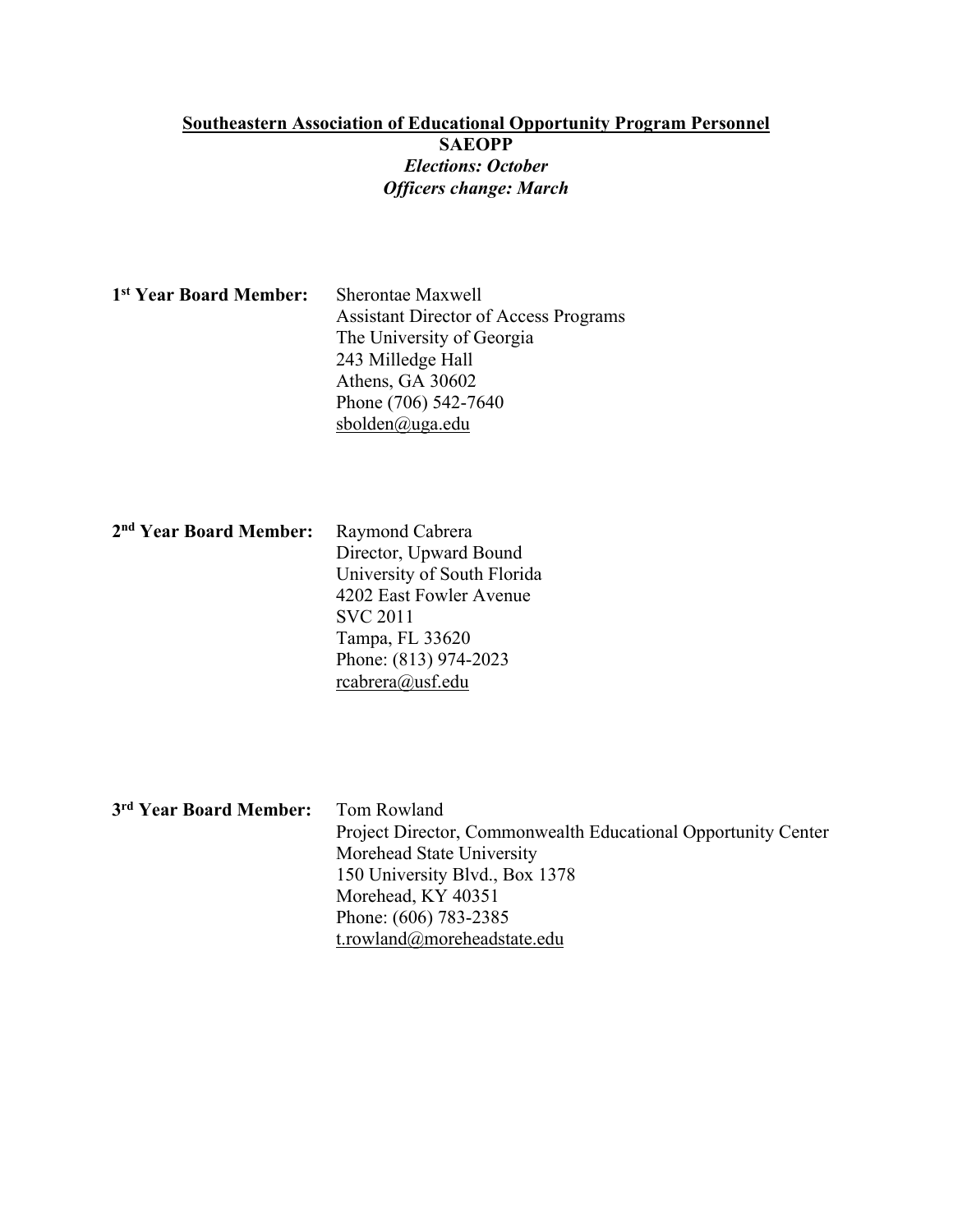## **Southwest Association of Student Assistance Programs SWASAP**  *Elections: November Officers change: November*

| 1 <sup>st</sup> Year Board Member: | Darica N. Simon                      |
|------------------------------------|--------------------------------------|
|                                    | Director of TRIO Programs            |
|                                    | <b>Baton Rouge Community College</b> |
|                                    | 3250 N. Acadian Blvd. A-103          |
|                                    | Baton Rouge, LA 70805                |
|                                    | 225-216-8272 (work)                  |
|                                    | 225-216-8272 (cell)                  |
|                                    | simond2@mybrec.edu                   |

| 2 <sup>nd</sup> Year Board Member: Carol Gilley, Current President |
|--------------------------------------------------------------------|
| Educational Talent Search, Academic Advisor                        |
| North Arkansas College                                             |
| 1515 Pioneer Drive                                                 |
| Harrison, AR 72601                                                 |
| Office phone: 870-391-3134                                         |
| Cell Phone: 870-715-8627                                           |
| $\text{egilley}(a)$ northark.edu                                   |

**3rd Year Board Member:** Ronda McLelland Director of TRIO Student Support Services University of Arkansas Community College Batesville 2005 White Drive Batesville, AR 72503 Phone: (870) 612-2024 ronda.mclelland@uaccb.edu